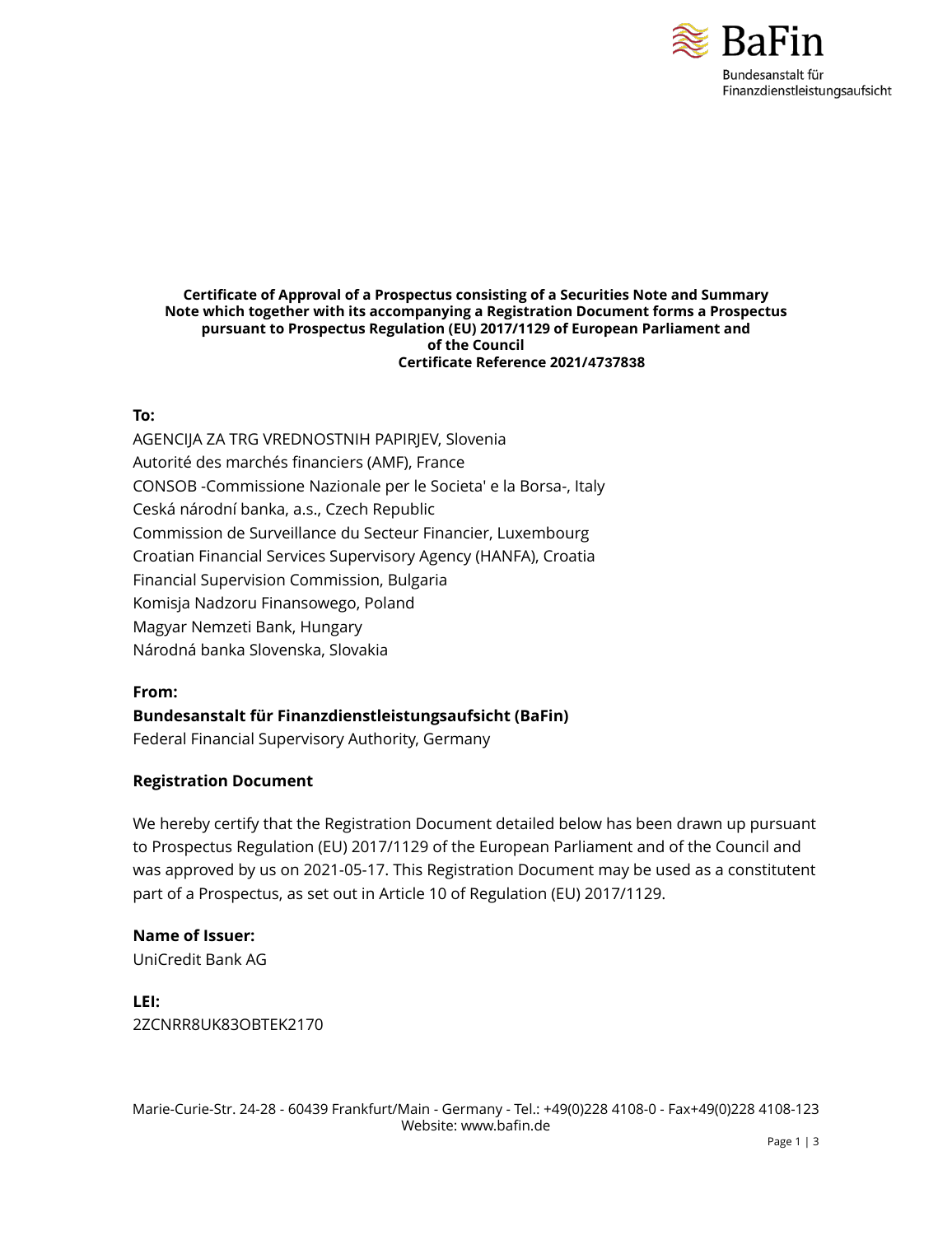

**Registered Office(s):** München

**National Prospectus Identifier:** 37100621

**(references to the annexes of Regulation (EU) 2017/1129 used):** Annex 6

**We have authorised, in accordance with Article 18 of Prospectus Regulation (EU) 2017/1129, the omission of the information required under the above mentioned Annex/Annexes on the following grounds:**

No

#### **Securities Note and Summary Note**

We hereby certify that the Securities Note and Summary Note detailed below has been drawn up pursuant to Prospectus Regulation (EU) 2017/1129 of the European Parliament and of the Council and was approved by us on 2021-11-16.

**Name of Issuer(s):** UniCredit Bank AG

**LEI:** 2ZCNRR8UK83OBTEK2170

**Registered Office(s):** München

### **Type of Securities (if applicable):**

Securities with Single-Underlying (without capital protection) II [Prospectus Identifier: 39487664]

### **(references to the annexes of Regulation (EU) 2017/1129 used):**

Marie-Curie-Str. 24-28 - 60439 Frankfurt/Main - Germany - Tel.: +49(0)228 4108-0 - Fax+49(0)228 4108-123 Website: www.bafin.de